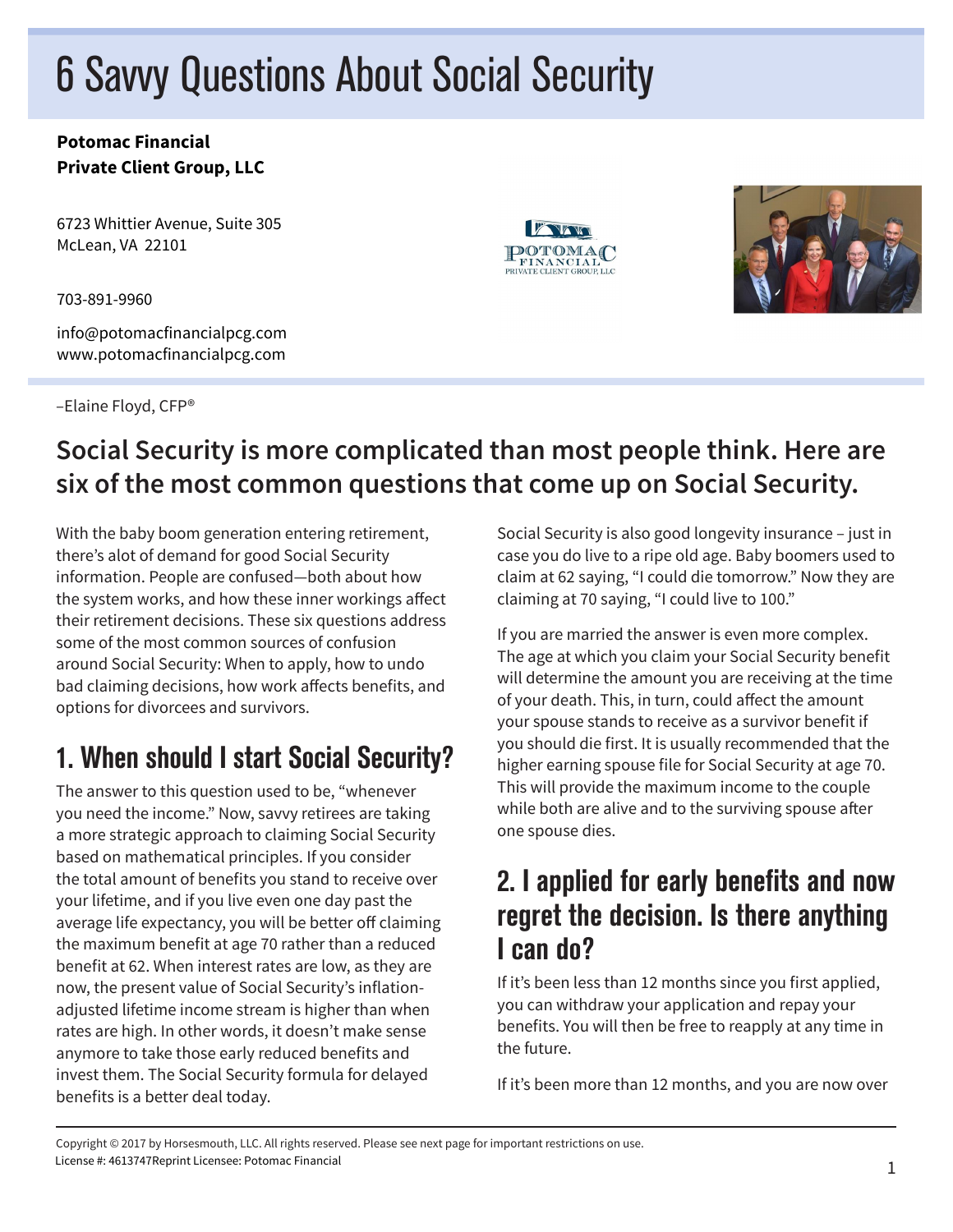67 depending on your birthday), you can suspend your benefit and earn the 8% annual delayed credits on the current amount.

**Example:** Jim applied for Social Security at 62. His primary insurance amount (PIA) is \$2,000. (The PIA is the amount he would receive if he claimed his benefit at FRA.) Because he claimed at 62, his benefit is 75% of \$2,000, or \$1,500. When he turns 66 he can suspend his benefit and earn 8% annual delayed credits on the \$1,500. When he turns 70 he can claim his benefit and raise his permanent benefit to \$1,980 (\$1,500 x 1.32 = \$1,980). Note that if Jim suspends, no spousal or dependent benefits can be paid on his record while it is in suspension.

If you are under full retirement age you may not voluntarily suspend your benefit. However, you can achieve the same result by going back to work.

# 3. What happens if I go back to work after starting Social Security?

If you are under full retirement age, some or all of your benefits may be withheld. \$1 will be withheld for every \$2 that you earn over the earnings test threshold, which is \$16,920 in 2017. But this is not a reason to not go back to work. In fact, it may be a good reason to go back to work, because your benefit will be recomputed at FRA to remove the actuarial reduction for those months in which your benefit was withheld. In other words, it will raise your benefit going forward.

Let's say your PIA is \$2,000 and you applied for benefits at 62. Your reduced benefit is \$1,500 (75% of \$2,000). At age 64, you go back to work and earn enough so that all of your benefits are withheld. When you turn FRA (66), your benefit will be recomputed to make it as if you had applied at age 64. Going forward you will get 87.5% of \$2,000, or \$1,752. Then, if you were to suspend your benefit at FRA, you can earn 8% annual delayed credits on the \$1,752. When you claim your benefit at 70, it will be \$2,310 (not counting cost-of-living adjustments or the effect of additional earnings). Going back to work is a great way to increase your Social Security benefit, and benefit from the earnings themselves.

# 4. Can I receive a spousal benefit based on my husband's work record?

Possibly. As the spouse of a worker entitled to Social Security benefits you may be able to receive 50% of your spouse's PIA if you apply for it at your full retirement age. Your husband must be receiving benefits in order for you to apply for a spousal benefit. If he wants to delay his benefit to receive the maximum amount, you may have no choice but to wait until he applies to start your spousal benefit. Our calculators can help you determine the best time to apply, taking into account spousal benefits and delayed credits.

Generally, you can only receive a spousal benefit if it is higher than your own benefit. When you apply, you will be paid the higher of the two benefits. Let's say your primary insurance amount (PIA) is \$1,400. Your husband's PIA is \$2,600. Half of that is \$1,300. Since your PIA is higher than your spousal benefit, you would generally not be paid a spousal benefit.

But if you were born before January 2, 1954, you may be able to get a spousal benefit while your own benefit builds delayed credits. This "claim-now-claim-morelater" strategy is being phased out because Congress considered it a loophole that only "wealthy" people were taking advantage of.

But if you had turned 62 before the end of 2015, you are grandfathered under the old rules. This means you can file a restricted application for your spousal benefit at full retirement age and receive 50% of your spouse's PIA from age 66 to 70. At age 70 you would switch to your own maximum benefit. Ask your financial advisor about this strategy.

# 5. I'm divorced. Can I collect Social Security off my ex-husband's record?

Yes, if the marriage lasted at least 10 years and you are currently unmarried. Your ex-husband must be at least 62. If it's been more than two years since the divorce, he does not need to have filed for his benefit. The same rules that apply to spousal benefits also apply to divorced-spouse benefits. If your own benefit is higher, that's the amount you will be paid. However, if you were

Copyright © 2017 by Horsesmouth, LLC. All rights reserved.

**IMPORTANT NOTICE** This reprint is provided exclusively for use by the licensee, including for client education, and is subject to applicable copyright laws. Unauthorized use, reproduction or distribution of this material is a violation of federal law and punishable by civil and criminal penalty. This material is furnished "as is" without warranty of any kind. Its accuracy and completeness is not guaranteed and all warranties expressed or implied are hereby excluded.